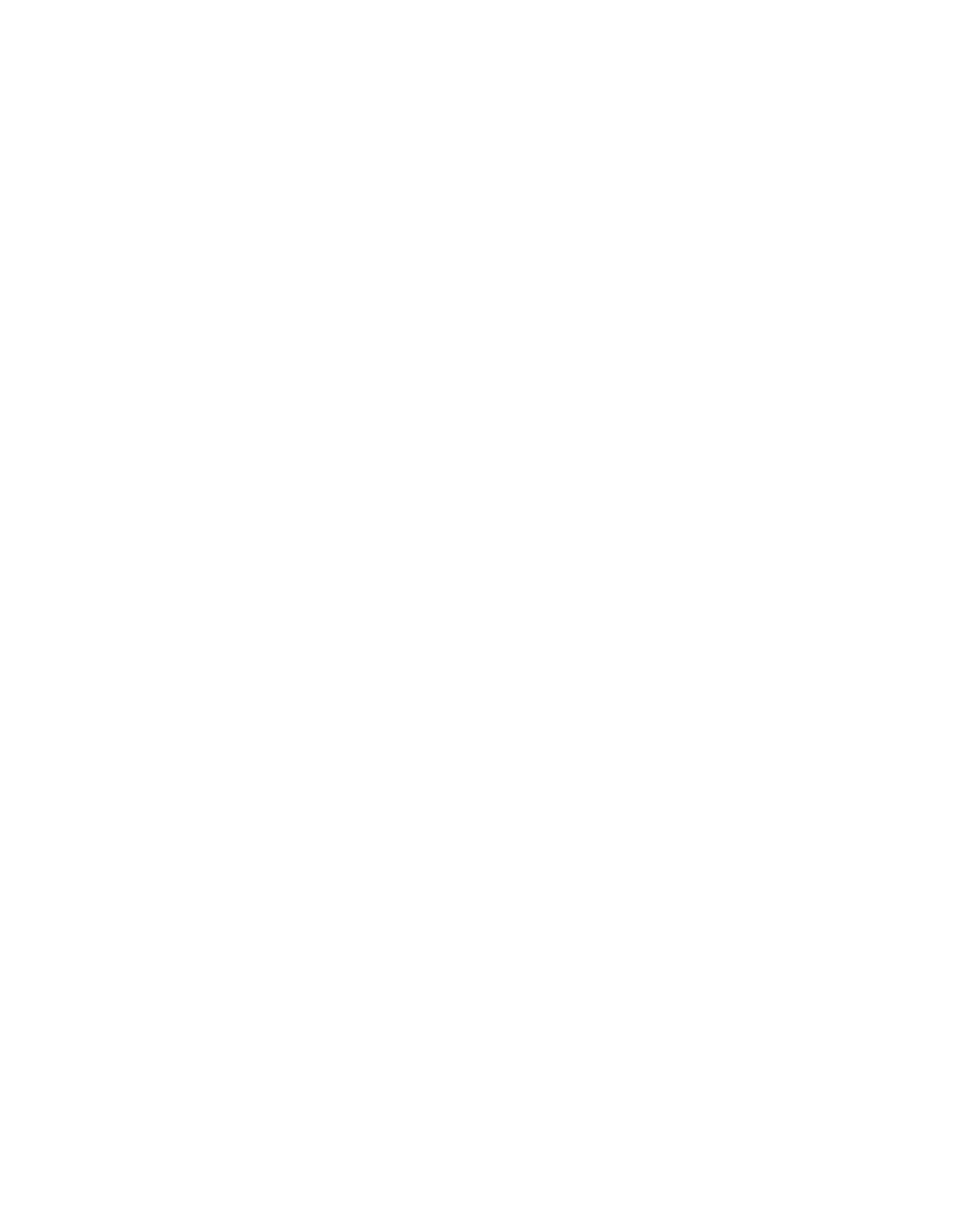## **BUREAU OF ALCOHOL, TOBACCO, FIREARMS AND EXPLOSIVES ANNUAL FINANCIAL STATEMENTS FISCAL YEAR 2010**

## **OFFICE OF THE INSPECTOR GENERAL COMMENTARY AND SUMMARY**

This audit report contains the Annual Financial Statements of the Bureau of Alcohol, Tobacco, Firearms and Explosives (ATF) for the fiscal years (FY) ended September 30, 2010, and September 30, 2009. Under the direction of the Office of the Inspector General (OIG), Cotton & Company LLP performed the audit in accordance with U.S. generally accepted auditing standards. The audit resulted in an unqualified opinion on the FY 2010 financial statements. An unqualified opinion means that the financial statements present fairly, in all material respects, the financial position and the results of the entity's operations in conformity with U.S. generally accepted accounting principles. The FY 2009 financial statements audit was performed by KPMG LLP and also received an unqualified opinion (OIG Report No. 10-13).

Cotton & Company LLP also issued reports on internal control and on compliance and other matters. For FY 2010, the *Independent Auditors' Report on Internal Control over Financial Reporting* identified one significant deficiency. The significant deficiency related to inadequate funds management controls. Specifically, ATF needs to improve its internal controls to ensure that undelivered orders are valid, accounts payable transactions are calculated correctly, and related account balances are accurate and complete. In the FY 2010 *Independent Auditors' Report on Compliance and Other Matters*, the auditors identified no instances of noncompliance with applicable laws and regulations and the *Federal Financial Management Improvement Act of 1996*.

The OIG reviewed Cotton & Company LLP's reports and related documentation and made necessary inquiries of its representatives. Our review, as differentiated from an audit in accordance with U.S. generally accepted government auditing standards, was not intended to enable us to express, and we do not express, an opinion on the Department's financial statements, conclusions about the effectiveness of internal control, conclusions on whether the Department's financial management systems substantially complied with the *Federal Financial Management Improvement Act of 1996*, or conclusions on compliance with laws and regulations. Cotton & Company LLP is responsible for the attached auditors' reports dated